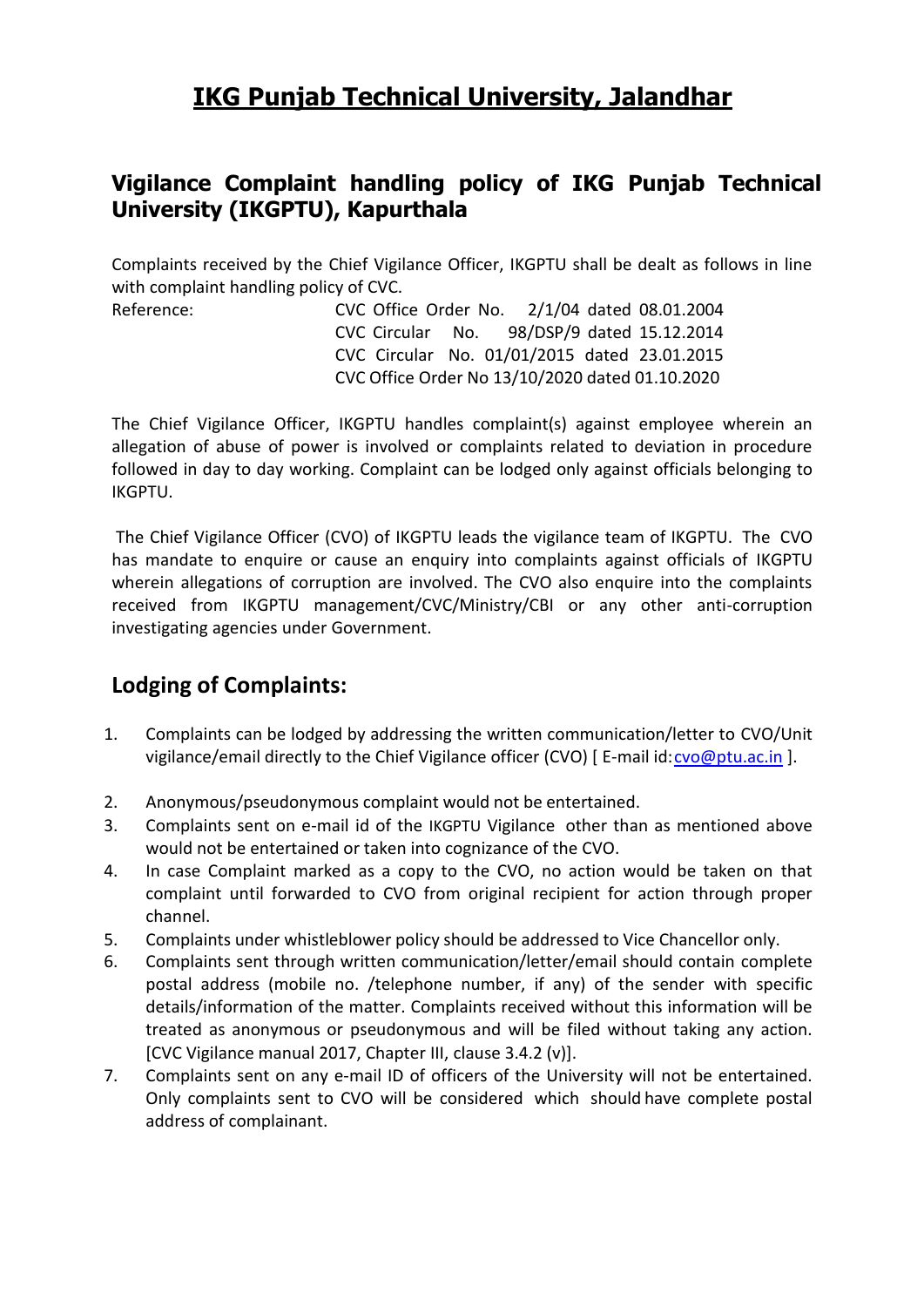- **8.** As regards complaints against tenders, though the IKGPTU -Vigilance departmentwould get the matter investigated, it would not interfere in the tendering process as such. **The intention is not to stop the work in the University.**
- 9. Redressal of grievances should not be the focus of complaints to the IKGPTU Vigilance as it deals only with the matters of corruption. Complaints must contain factual details, verifiable facts and related matters. The complaint should not be vague or contain sweeping allegations general in nature.
- 10. **Expeditious disposal of cases involving public servants due of retirement.** As per CVC Office order no 13/10/20 dated 01.10.2020, Commission hasprescribed that all such retirement cases for advice should be received in thecommission, 30 days before the date of retirement of the officer. For example, if the officer/official is retiring on  $30<sup>th</sup>$ November 2020, the case should bereceived for advice before  $31<sup>st</sup>$  Oct, 2020 in the commission.

## *Accordingly, Complaints received by CVO IKGPTU, shall also be dealt in line with this office order.*

Action taken on complaints by the Vigilance Department:

- Only those complaints will got investigated which are under jurisdiction ofthe Vigilance (CVO) and are against the officials of the organization i.e. IKGPTU.
- Once the complaint is registered, a complaint number will be generated. No further correspondence will be entertained by the CVO office in this regard.
- **Procedure for handling complaints by the vigilance dept:**
- 1. To check the veracity of the complaint, it will be sent to the complainant for owning/ disowning, as the case may be, together with copy of his identity proof (duly signed by him). Copy of identity proof of the complainant viz. Aadhar Card/ Passport /Voter ID/ PAN/Driving License to be obtained.
- 2. In case of any doubt, officer from concerned Vigilance Cell may be deputed to visit the complainant and verify the original copy of the document submitted by the complainant. Format for seeking confirmation from the complainant and letter to be sent to complainant are enclosed **at annexure-A and B respectively**. [As conveyed in CVC Vigilance Manual 2017 at para 3.4.2(b)]
- 3. If no response is received within 15 days of sending the complaint, a reminder will be sent. If still nothing is heard even after 15 days of sending the reminder, the said complaint shall be filed as pseudonymous by the CVO.

 As per CVC circular 01/01/2015 dated 23.01.2015 no inquiry/investigation be initiated on complaints without having verification of the complaint.

- 4. In case complaint received by Vice Chancellor of IKGPTU, the same will be put up for the consideration of CVO after ascertaining veracity of the complaint.
- 5. Only those complaints which are owned by complainant, will be sent to the concerned Unit Vigilance of Head [UVH] of Unit/RO for further preliminary investigation and complaint will be registered.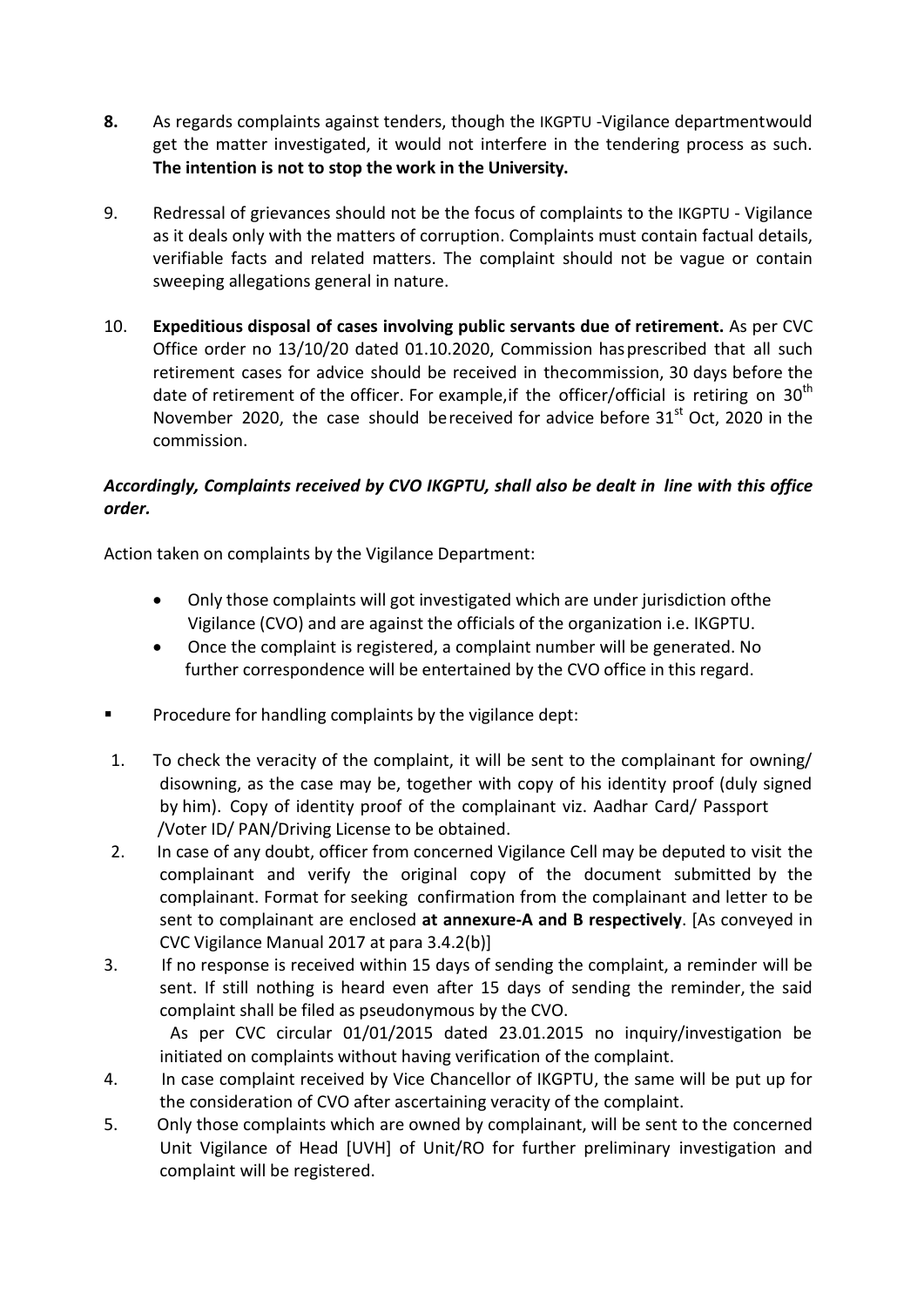- 6. Concerned Unit Vigilance Head will investigate the complaint and submit report along with recommendation regarding nature of the complaints, if it has vigilance angle or not to the CVO.
- 7. CVO will decide on the nature of the complaints if it is to be treated as complaint with vigilance angle or not. Accordingly the complaint would be disposed off.
- 8. If vigilance angle is established against official(s), the case will be forwarded to Chairman (BOG) and Vice Chancellor with recommendation for Disciplinary proceeding of minor or major punishmentas recommended by CVO.
- 9. In case, alleged officer/officer(s) is/are under the jurisdiction of CVC, the case will be forwarded to CVC with the approval/consent of Vice Chancellor.
- 10. In case, the incident relates with more than one officer and one of the alleged officers is under the jurisdiction of CVC, the case will be considered as composite case and would be forwarded to CVC for commission advice with the approval/consent of Vice Chancellor. [As refer CVC office order no 2/1/04 dated 08.01.2004].

If complaint does not meet the criteria as mentioned above, it will be rejected summarily.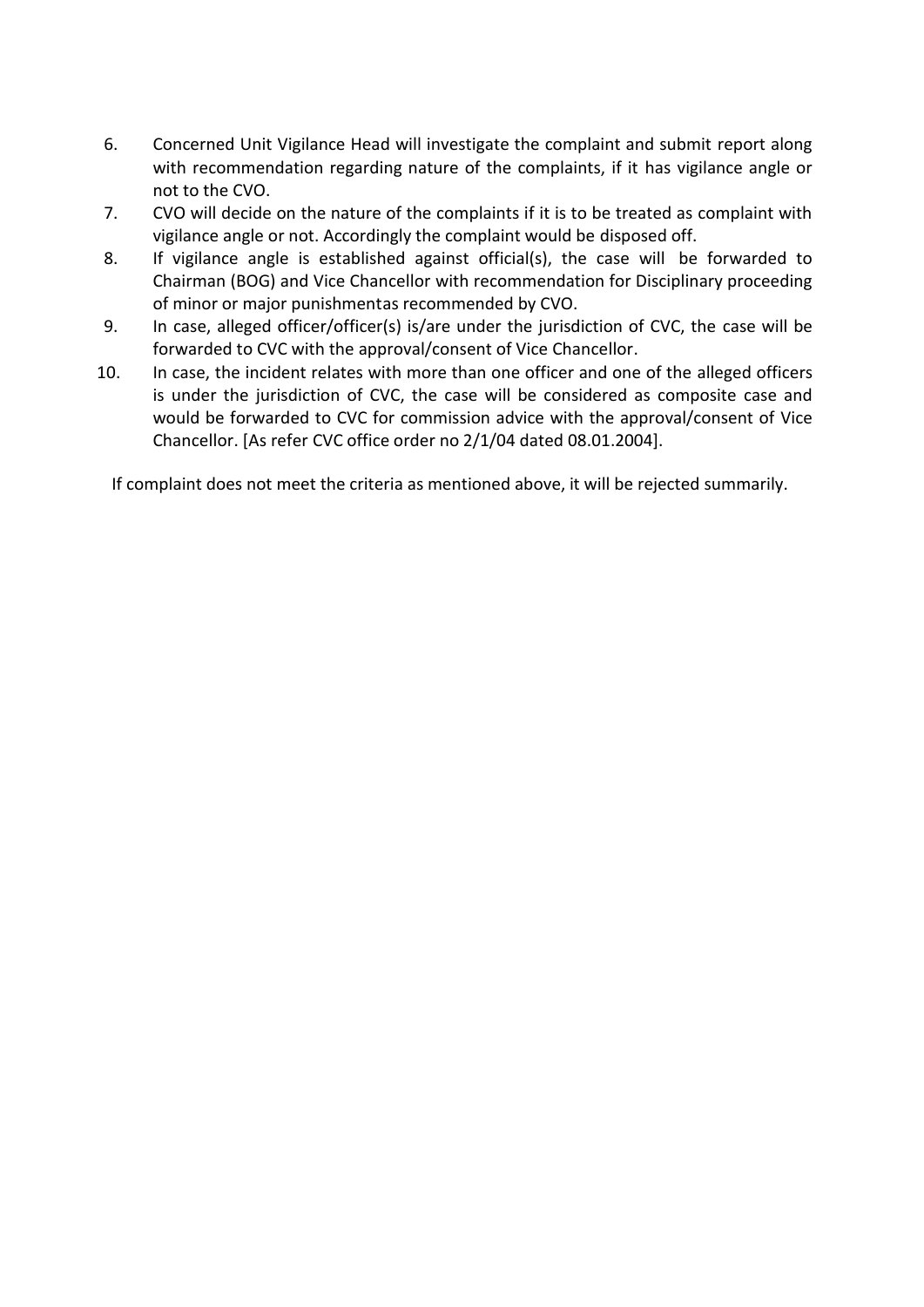#### **Annexure-A**

To

Dr. Balkar Singh Chief Vigilance Officer I.K. Gujral Punjab Technical University, 2<sup>nd</sup> Floor, G+3 Building Jalandhar - Kapurthala Highway, VPO - Ibban, Kapurthala-144603, Distt. Kapurthala

#### **Subject: Confirmation of complaint made by undersigned vide letter no.\_\_\_\_\_\_\_\_\_\_\_dated\_\_\_\_\_\_\_\_**

With reference to your letter no. \_\_\_\_\_\_\_\_\_\_\_\_\_\_\_dated\_\_\_\_\_\_\_\_\_\_\_\_\_\_regarding subject mentioned above, I hereby own/disown (Please tick) the said complaint dated\_\_\_\_\_\_\_\_\_\_\_\_\_.

- 2. I confirm that the referred complaint has been made by me against Shri/Smt.
- 3. Self-attested copy of one the following documents (having complete address of Correspondence/Residence) is enclosed as my identity proof (duly self attested) alongwith this letter: (Please tick).
	- a.Aadhar Card b.Passport c.Voter ID d.PAN Card e.Driving Licence
- 4. My Mobile No is:\_\_\_\_\_\_\_\_\_\_\_\_\_\_\_\_\_\_\_\_\_\_\_\_\_\_\_\_\_\_\_\_\_\_\_\_\_\_\_

5. MY email ID (if any) is:

- 6. I am aware that a person making false complaint can be prosecuted under section 182 of Indian Penal Code.
- 7. I am assured that the above mentioned records are required for ascertaining veracity/identity of the complainant, and shall not be used by your office for any purpose unrelated to complaint.

Complainant's Signature:

Complete postal address with PINCODE:

\_\_\_\_\_\_\_\_\_\_\_\_\_\_\_\_\_\_\_\_\_\_\_\_\_\_\_\_\_\_\_\_\_\_

\_\_\_\_\_\_\_\_\_\_\_\_\_\_\_\_\_\_\_\_\_\_\_\_\_\_\_\_\_\_\_\_\_\_

\_\_\_\_\_\_\_\_\_\_\_\_\_\_\_\_\_\_\_\_\_\_\_\_\_\_\_\_\_\_\_\_\_\_